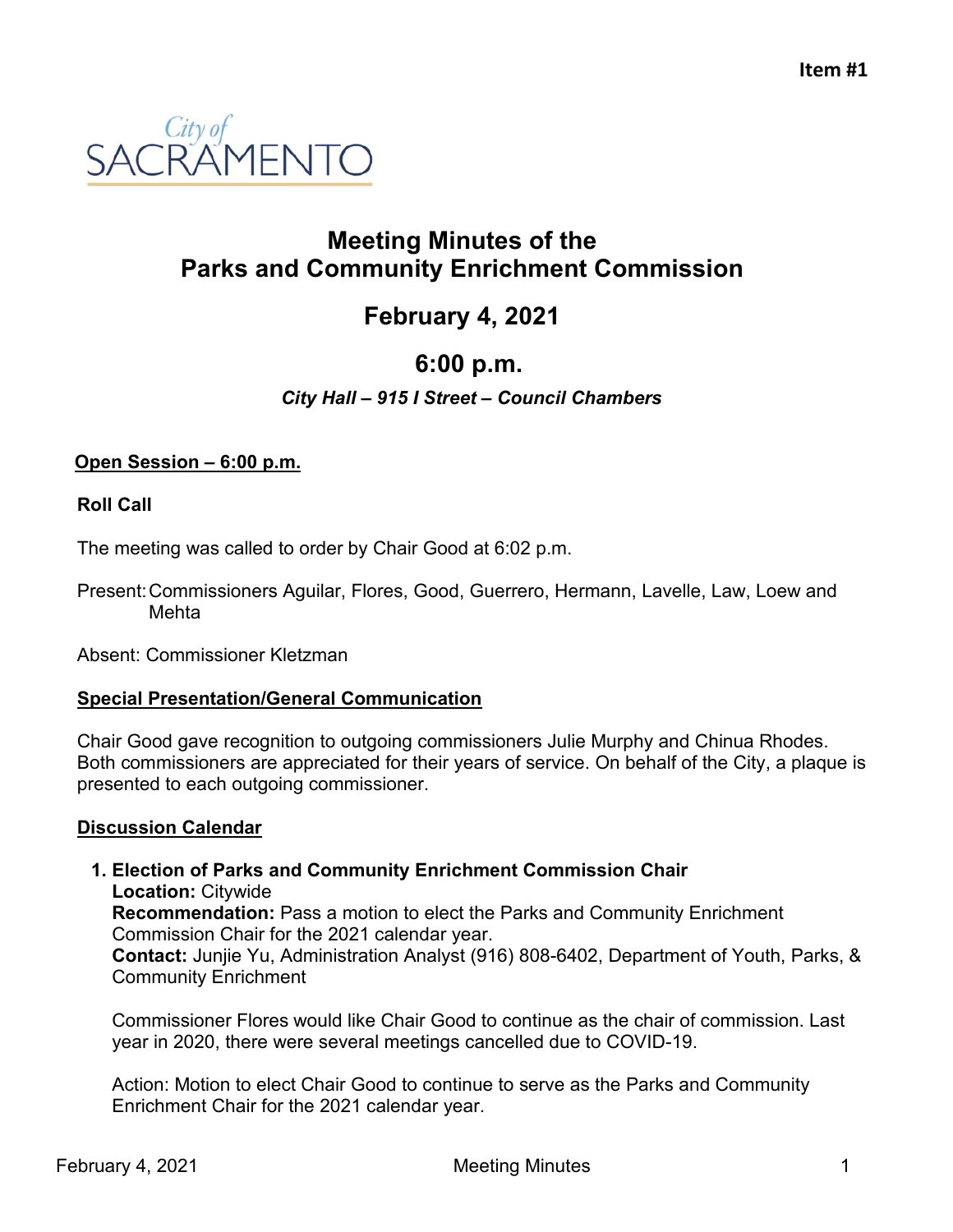**2. Election of Parks and Community Enrichment Commission Vice Chair Location:** Citywide

**Recommendation:** Pass a motion to elect the Parks and Community Enrichment Commission Vice Chair for the 2021 calendar year.

**Contact:** Junjie Yu, Administration Analyst (916) 808-6402, Department of Youth, Parks, & Community Enrichment

Commissioner Flores would like a supportive vice chair for the commission. Vice Chair Lavelle is nominated to resume his role.

Action: Motion to elect Vice Chair Lavelle to continue to serve as the Parks and Community Enrichment Vice Chair for the 2021 calendar year

Moved/Seconded (Flores/Loew) Motion carried 9-Yes 0-No 1-Absent (Kletzman)

**3. Parks and Community Enrichment Commission Workplan for 2021 and Parks and Community Enrichment Commission 2021 Meeting Calendar Location:** Citywide

**Recommendation:** Pass a motion to approve the Parks and Community Enrichment Commission Workplan for 2021 and the Parks and Community Enrichment Commission 2021 Meeting Calendar

**Contact**: Junjie Yu, Administration Analyst (916) 808-6402, Department of Youth, Parks, & Community Enrichment

Commissioner Flores wanted to see deferred maintenance presentation highlighting each district. In addition, maintenance response time upon receiving the neighborhood call.

Commissioner Aguilar wanted to see update on usage of public space. Furthermore, an informational presentation of Gift to Share program.

Vice Chair Lavalle wanted an update on deferred maintenance for completed projects or those pending.

Commissioner Guerrero wanted an update on Prime Time Teen and Landscape & Landing (L&L) program. He mentioned there were over 400 L&L applicants and only 25% are hired because of low number available open vacancy positions.

Sandra Reyez, resident, mentioned two individuals collected over a hundred letters of support to convert a tennis court into a futsal court for the Natomas Regional Park. She asked why the City Council Member did not consider sponsoring this conversion.

Action: Motion to approve the Parks and Community Enrichment Commission Workplan for 2021 and the Parks and Community Enrichment Commission 2021 Meeting Calendar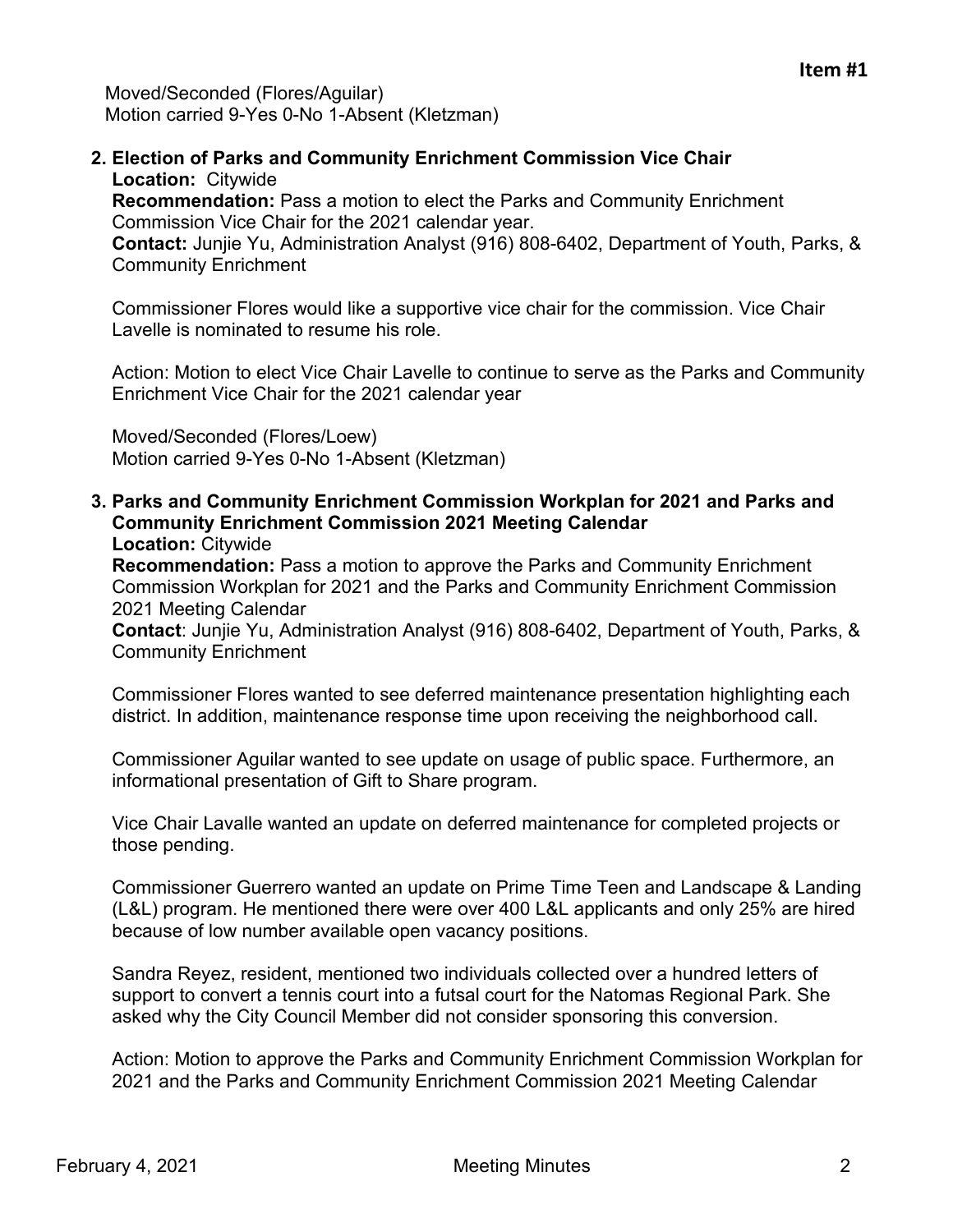Moved/Seconded (Lavelle/Hermann) Motion carried 9-Yes 0-No 1-Absent (Kletzman)

# **4. Master Plan and Naming of Park in River District Location:** District 3

**Recommendation:** Pass a motion to support the City Council's adoption of 1) Park Master Plan for the pocket park in the River District, and 2) naming the pocket park as River District Park

**Contact**: Dennis Day, Landscape Architect, (916) 808-7633, Department of Youth, Parks, & Community Enrichment

Dennis Day, Landscape Architect, introduced the location of the park with a map. The Master Plan received feedback from several agencies, consultants and input from the community. A federal grant was awarded to fund this project. Dennis Day explained the proposed park amenities with pictures.

Commissioner Hermann would like a visual on the combination of basketball court and fursel court. People can potentially run into each while sports occurring at once.

Dennis Day responded that the futsal equipment can be uninstalled. Therefore the basketball court will be permanent on site. Staff will send Commissioner Hermann a photograph of the current combination from an existing park.

Commissioner Aguilar asked if this park is located at a highly populated dense area of the City with homelessness. He asked why the roof is transparent and barriers between benches to discourage homeless? Dennis Day responded that transparent roofs and bench with armrests in the middle would prevent camping and sleeping. This has been the standard design thoroughout the City. Director Lara clarified that design elements are applied to defer negative behavior such as skateboarders grinding on the benches. Commissioner Aguilar commented that preventing homeless use of a park is not proper especially during this pandemic crisis.

Commissioner Aguilar asked if lighting will be available and trash receptacles. Dennis Day responded that there will be trash receptacles but due to budget constraints, there is no electricity for lighting.

Vice Chair Lavelle applauded that a full court basketball will be offered at this park.

Commissioner Guerrero mentioned that he wanted to see a map in the packet in order to make a comment. In the future a project map with major street names or surrounding neighborhood in the community would be helpful.

Action: Motion to support the City Council's adoption of 1) Park Master Plan for the pocket park in the River District, and 2) naming the pocket park as River District Park

Moved/Seconded (Loew/Lavelle) Motion carried 9-Yes 0-No 1-Absent (Kletzman)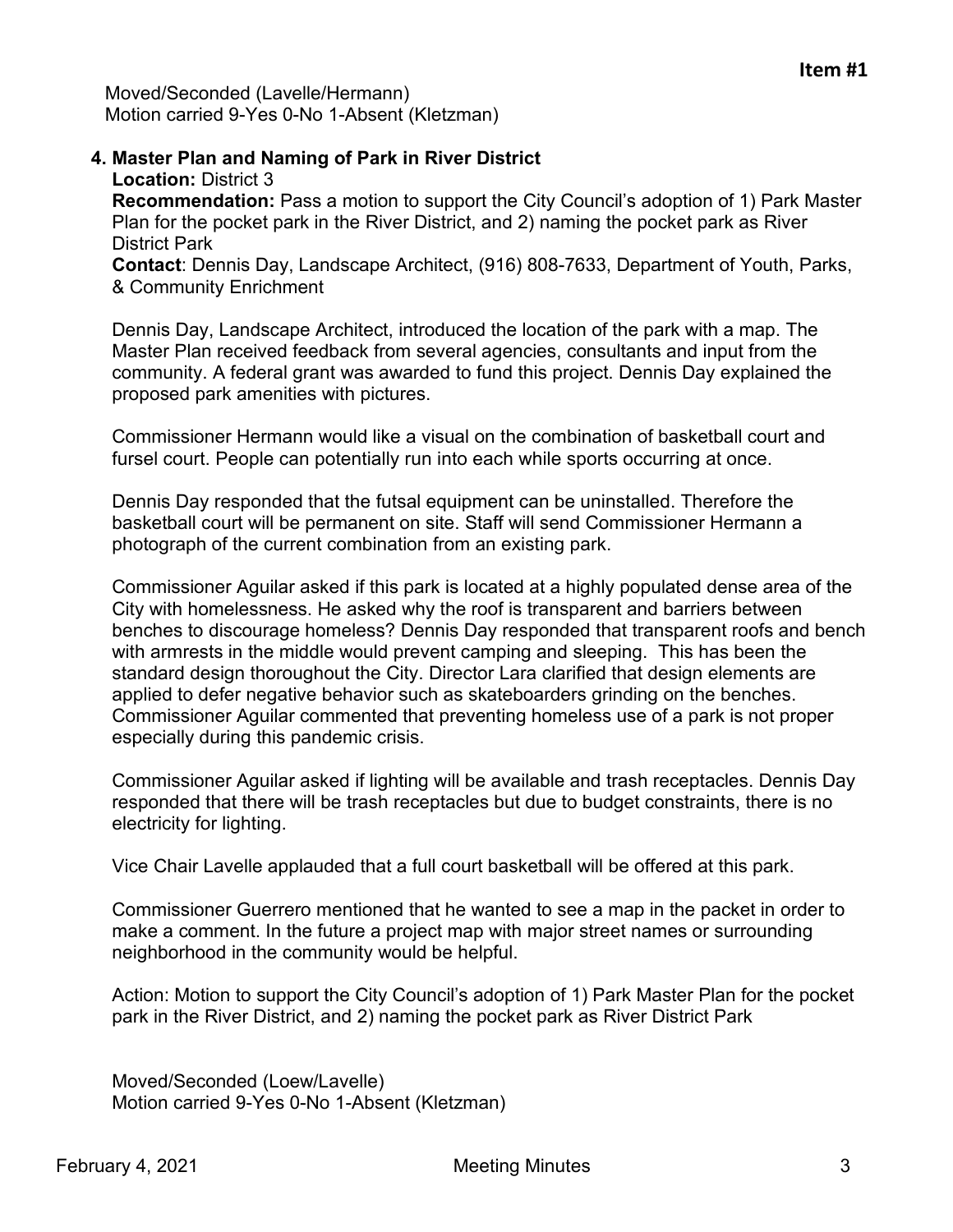#### **5. Review request to place Black Lives Matter sign at McClatchy Park Location:** District 5

**Recommendation:** Pass a motion to recommend to the City Council; a) deny the request, or b) approve the sign placement by accepting the sign as the City of Sacramento's government speech

**Contact:** Mario Lara, Director, (916) 808-1041, Department of Youth, Parks, & Community **Enrichment** 

Director Lara provided the background of the Black Lives Matter (BLM) sign. Furthermore he explained, the sign could be adopted by council as government speech. This will be the appropriate process to proceed by not creating a public forum.

Zach Trowbridge, resident, explained the history of his BLM sign, the message arised from the Black community. He pointed out several local organizations in support of the sign placement.

Ms. Jone, resident, stated that the BLM sign would be appropriate on  $5<sup>th</sup>$  Ave. The artist should contact local committees for the installation input.

Tonia Faison, resident, stated she is in support of BLM sign at McClatchy Park to remind Oak Park community of the message. She wanted a local black artist to be part of this installation.

Caity Maple, resident, said she is in support of BLM sign as a representative of the Oak Park Neighborhood Association.

Robin, resident, said she wanted a permanent BLM sign in the community.

Jenny Davidson, resident, said she encouraged Sacramento to support the BLM sign.

Commissioner Guerror explained he wanted the local Black Lives Matter organization to be involved. Furthermore, if possible he would like to find a permanent monument for the BLM sign.

Vice Chair Lavelle commented on the potential hazard of the BLM design that could invite kids to climb onto the sign poles. He is in support of a permanent monument.

Commissioner Flores asked what policy is guiding this process? Director Lara explained that there is no definite policy after consulting with internal departments. The City will work on a policy regarding similar artwork/sign placements in parks for the future.

Commissioner Flores wanted the option for the sign placement to extend for more than six months.

Action: Motion to approve the sign placement at McClathcy Park by accepting the sign as the City of Sacramento's government speech.

Moved/Seconded (Flores/Hermann)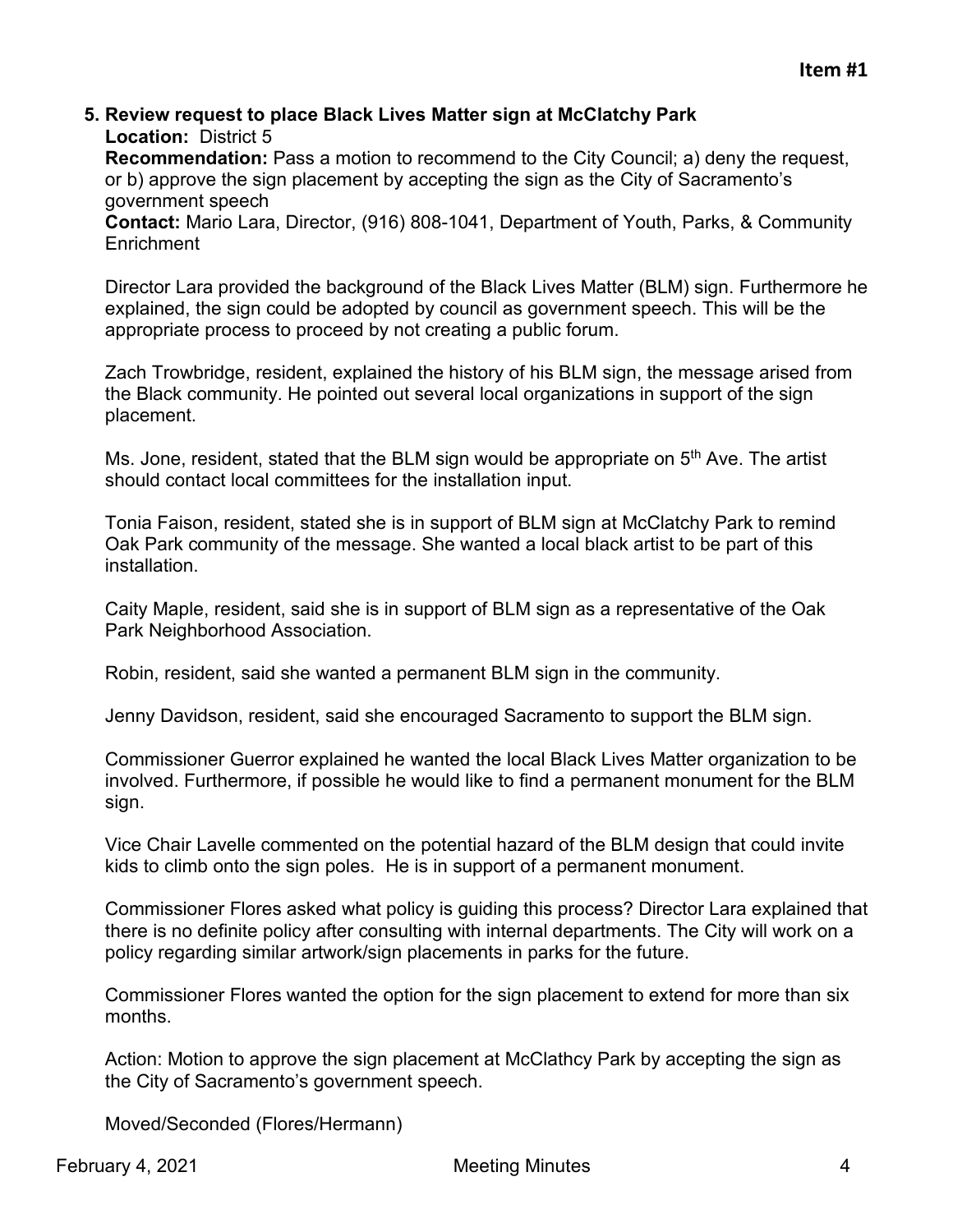Motion carried 9-Yes 0-No 1-Absent (Kletzman)

Commissioner Guerrerro introduced a second motion. He wanted BLM representatives to be part of the presentation of this proposal to the City Council.

Moved/Seconded (Guerrero/Aguilar) Motion carried 6-Yes 3-No 1-Absent (Kletzman)

## **6. Youth, Parks, & Community Enrichment Director's Report (Oral): Update on COVID-19 Related Impacts**

**Location:** Citywide **Recommendation:** Informational **Contact**: Mario Lara, Director, (916) 808-1041, Department of Youth, Parks, & Community **Enrichment** 

Director Lara provided information that community centers are operating but are still closed to the public. SacClass, an afterschool and virtual program, is occurring in the centers. Special events are being booked if the county moves into the red-tier.

**7. Youth, Parks, & Community Enrichment Director Report (Oral): Review Highlights for December and January Location:** Citywide

**Recommendation:** Informational **Contact**: Mario Lara, Director, (916) 808-1041, Department of Youth, Parks, & Community **Enrichment** 

Shannon Brown, Assistant Director, provided information that warming centers are open right now. Locations included the Library Galleria and Southside Pool House. Department staff are trained and on standby to take shifts.

Tony Ulep, Park Maintenance Manager, provided information that mature trees and limbs fell from the recent rainstorm. Parks are being cleaned up in collaboration with contractors.

Monica Blanco, Youth Division Manager, provided information that the SacClass program is extended until end of the school year. The Sacramento Youth Commission has a new chair and vice chair.

Jackie Beecham, Community Enrichment Manager, provided information that staff are supporting Great Plates Delivered. Access Leisure division continues to support those with disabilities. Aquatics division is hiring over two hundred positions. Community Centers division is hosting several in-person programming and drive-thru events are being rescheduled.

Raymond Constantino, Park Planning Manager, provided information that his team is looking into feedbacks gathered on the Master Plan from the joint meeting last December.